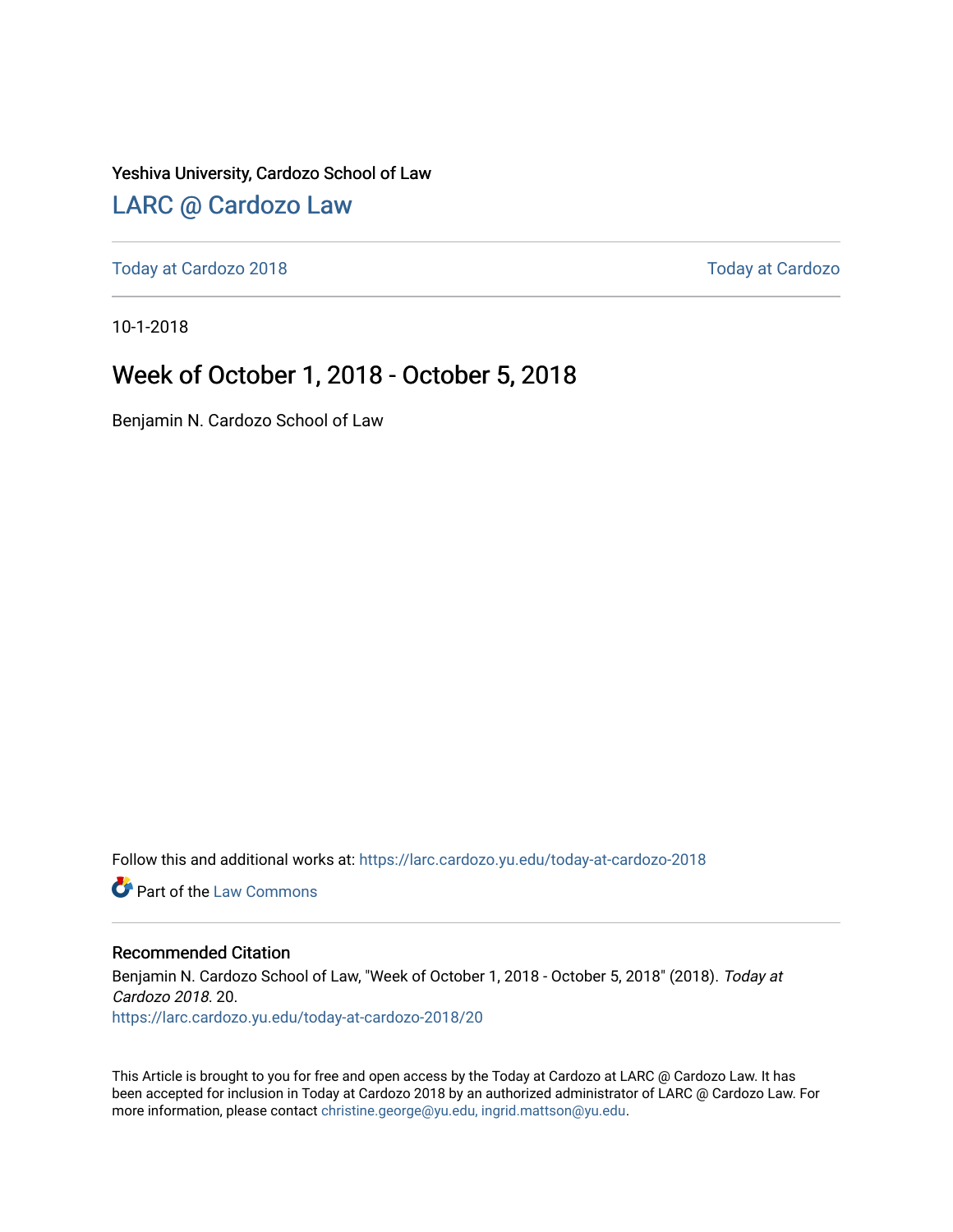# TODAY AT CARDOZO

### WEDNESDAY, OCTOBER 3, 2018

#### **Cross-Border Practice Society (CBPS), First General Body Meeting**

CBPS focuses on legal issues and career opportunities in the transactions of international trade and foreign investment. Come meet our executive board and people who share the same interest with you; hear upcoming events; and learn how to get involved in our community. Next Wednesday, Oct 3rd @ 12 pm, Room 211 Food will be served!

Join the South Asian Law Student Association (SALSA) for our first general body meeting on **October 3rd from 12-1pm in Room 206.**

We will discuss upcoming events, volunteering opportunities and e-board positions. Kosher Indian food will be served!

**\_\_\_\_\_\_\_\_\_\_\_\_\_\_\_\_\_\_\_\_\_\_\_\_\_\_\_\_\_\_\_\_\_\_\_\_\_\_\_\_\_\_\_\_\_\_\_\_\_\_\_\_\_\_\_\_\_\_\_\_\_\_\_\_\_\_\_\_**

The Public Service Scholars Program, The Floersheimer Center for Constitutional Democracy and The Center for Rights and Justice invite you to:

**Challenging the Trump Administration's Family Separation Policy: A Discussion with Lee Gelernt, Deputy Director of the ACLU's Immigrants' Rights Project**

> **Wednesday, October 3, 2018 12:00 - 1:15 p.m.**

**Jacob Burns Moot Court Room Cardozo School of Law 55 Fifth Avenue, New York, NY 10003**

**Lunch will be served**

**Hear from Lee Gelernt, the Deputy Director of the ACLU's Immigrants' Rights Project, who will be discussing his ongoing work litigating**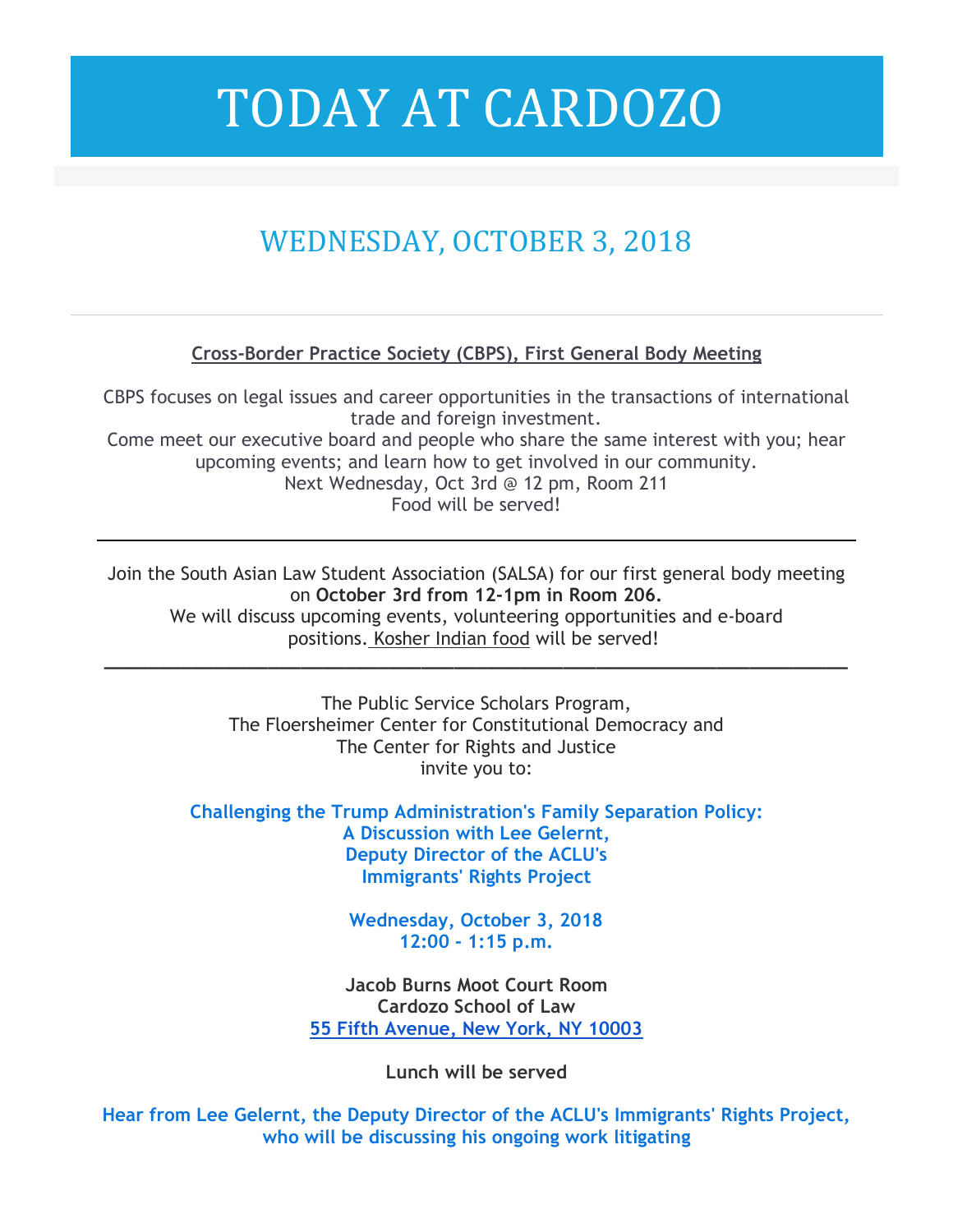*Ms. L. v. ICE***, the class action lawsuit challenging the Trump administration's practice of separating immigrant families at the border.**

**\_\_\_\_\_\_\_\_\_\_\_\_\_\_\_\_\_\_\_\_\_\_\_\_\_\_\_\_\_\_\_\_\_\_\_\_\_\_\_\_\_\_\_\_\_\_\_\_\_\_\_\_\_\_\_\_\_\_\_\_\_\_\_\_\_\_\_\_**

Do you want to develop your oral advocacy skills as a 1L? Are you interested in criminal or juvenile justice, access to education, or civil rights? Do you want to impress employers? Join us!

Suspension Representation Project (SRP) is an advocacy group that trains law students to represent NYC public school students in suspension hearings. You and a co-advocate will interview clients, conduct cross-examinations, and provide children and their families valuable assistance and support.

All new advocates *must* attend a training to become eligible to take a case. Cardozo Law's SRP training is this upcoming **Wednesday, October 3rd, at 5:30 p.m. in the third-floor lounge.** There will be pizza for everyone and we're looking forward to getting to know you all and help you to become amazing advocates! Remember that **you must attend a training to take a case**. **You may also attend the following training to fulfill that requirement:**

**Brooklyn Law: Monday, Oct. 1 6:00 p.m. - 8:00 p.m. in the student lounge** (250 Joralemon Street, Brooklyn)

**\_\_\_\_\_\_\_\_\_\_\_\_\_\_\_\_\_\_\_\_\_\_\_\_\_\_\_\_\_\_\_\_\_\_\_\_\_\_\_\_\_\_\_\_\_\_\_\_\_\_\_\_\_\_\_\_\_\_\_\_\_\_\_\_\_\_\_\_**

**The Real Estate Law Association (RELA) invites you to our first General Body Meeting!**

**When: Wednesday, October 3, 2018, 12:00 pm Where: Room 304**

**Please come join us to hear more information about RELA and our upcoming events this semester! All students are welcomed, food will be served!**

Please join LDB for Human Rights in hosting international law expert Natasha Hausdorff, a barrister at Six Pump Court Chambers in Middle Temple, London, and a Director of UK Lawyers for Israel. Natasha will be discussing questions of sovereignty, protection of holy places and the municipal administration of Jerusalem. This talk addresses the legal situation to give any potential political settlement the appropriate context and debunk the myths surrounding Israel's legal presence in its capital. Sushi lunch and refreshments will be served! Room 102 @ 4:30pm.

> **Cardozo Students for Human Rights First General Body Meeting** Wednesday, Oct. 3 at 12pm in Room 303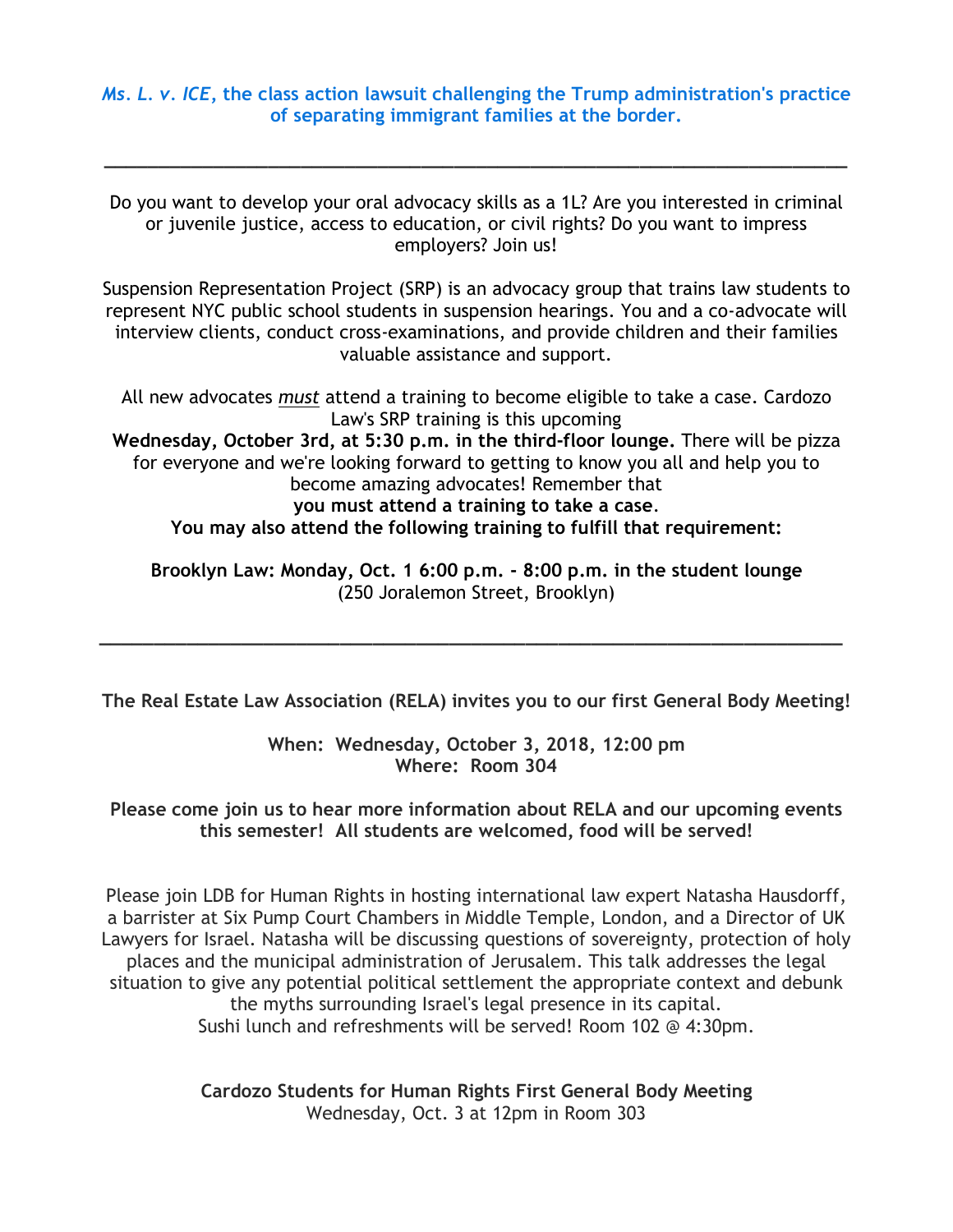Please come meet this year's CSHR board and get some falafel! We will be discussing our upcoming events and last month's prison strike.

The Cardozo Student Animal Legal Defense Fund (SALDF) invites you to our first General Body Meeting!

> When: TODAY!!! October 03, 2018, 12:00pm Where: Room 205

> > Falafel lunch will be served.

We will be discussing our upcoming events, what the organization does, as well as opportunities to get involved.

## Upcoming Events and Announcements

Protest speech invokes the First Amendment's values, but not necessarily the First Amendment's protections. Does that change when the President of the United States suggests sports leagues take action in response to protest speech? Should claims of discrimination be afforded more protection by certain sports leagues? Is Football so ingrained in American life that it should be treated as a public space instead of private?

Please join us as we consider the above prompt. The panel will include sports law experts Professor Marc Edelman of the Zicklin School of Business, Professor Mark Conrad of Fordham University, and Anthony Caruso of Norris McLaughlin.

October 4th, 12:00-1:30 P.M., Room 102.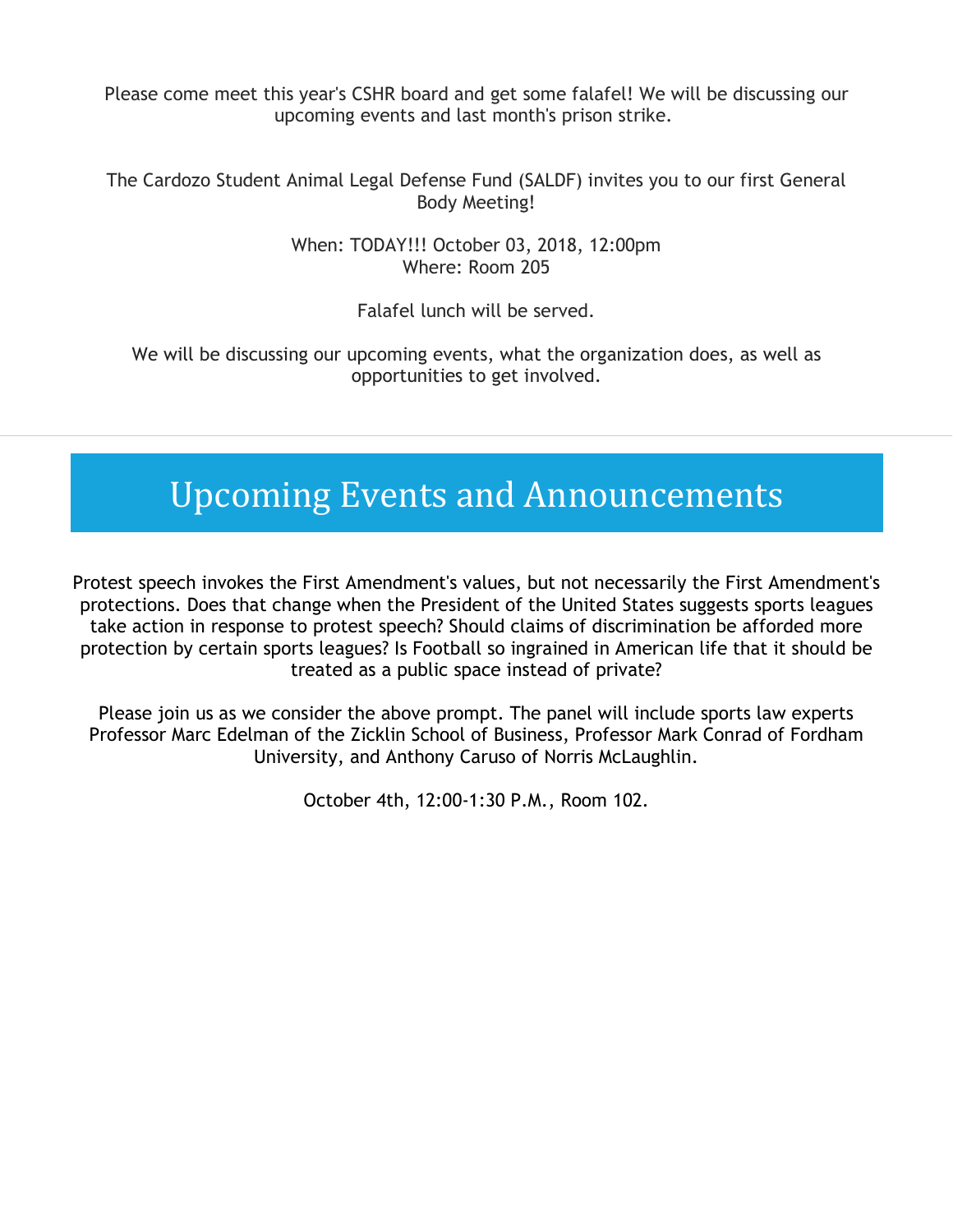# TODAY AT CARDOZO

### THURSDAY, OCTOBER 4, 2018

Protest speech invokes the First Amendment's values, but not necessarily the First Amendment's protections. Does that change when the President of the United States suggests sports leagues take action in response to protest speech? Should claims of discrimination be afforded more protection by certain sports leagues? Is Football so ingrained in American life that it should be treated as a public space instead of private?

Please join AELJ for our First Fall Speaker Series Event - Free Speech and Sports cosponsored together with the Sports Law Society as we consider the above prompt. The panel will include sports law experts Professor Marc Edelman of the Zicklin School of Business, Professor Mark Conrad of Fordham University, and Anthony Caruso of Norris McLaughlin.

October 4th, 12:00-1:30 P.M., Room 102.

### Upcoming Events and Announcements

**The Family Law Society invites you to our first General Body Meeting! October 8 at 12pm - 1:30 p.m.**

Come meet the board and learn about the exciting events we have planned for the year! Lunch will be served.